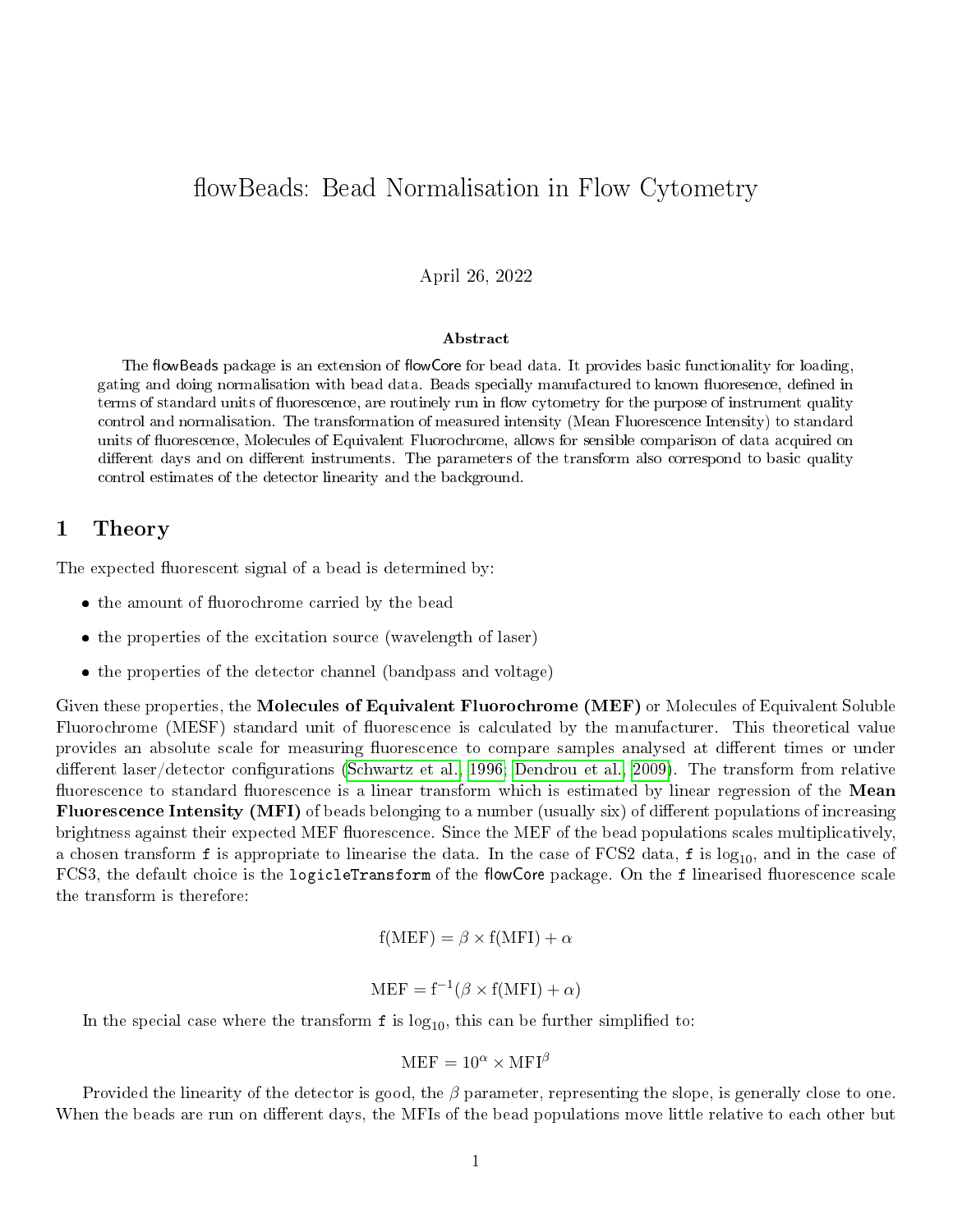instead shift together as a whole, thus the intercept  $\alpha$ , which can be interpreted as the background fluorescence, varies more than the the slope  $\beta$ .

In order to apply the MEF transform, the MEF of the beads for a given laser/detector setup, as supplied by the manufacturer, needs to be matched to the laser/detector configuration provided in the FCS bead file. However, since not all required laser/detector properties are stored as part of the FCS 2 or 3 file format, we rely instead on the names of the detectors channels in the FCS file matching those in the MEF configuration file. As part of the flowBeads package, there is support for **Dakocytomation FluoroSpheres** beads (see Table 1) and ThermoFischer Scientific Cytocal for the standard LSRII and LSRFortessa laser/detector setup, but any other type of bead can be supported provided the MEF configuration file is specified. And to load the Dakocytomation configuration file into the current workspace:

#### > data(dakomef)

|                | <b>FITC</b> | РE     | PE.CY5 | APC    | PE TEXAS RED |
|----------------|-------------|--------|--------|--------|--------------|
|                |             |        |        |        |              |
| $\overline{2}$ | 2500        | 1500   | 750    | 4100   | 552          |
| 3              | 6500        | 4400   | 2100   | 10300  | 2014         |
|                | 19000       | 14500  | 6900   | 25500  | 6975         |
| 5              | 55000       | 43800  | 22100  | 67300  | 20685        |
| 6              | 150000      | 131200 | 77100  | 139100 | 71888        |

Table 1: FluoroSpheres from Dakocytomation. The Molecules of Equivalent Fluorochromes (MEF) values for the six bead populations as provided by the manufacturer for the LSRII. The first bead population are blank as they contain contain no flurochrome by design.

To load the Cytocal configuration file into the current workspace:

#### > data(cytocalmef)

Note that the underlying assumption in using beads as a reference is that the physical MEF property of these beads is more stable than the detected MFI of the bead population as reported by the instrument. For this to be true, the quality of the beads must not be compromised by age or poor storage conditions. Also it is important to keep in that in mind that if any properties of the laser/detector change, for example the voltage of the detector, then the beads need to be run again to recompute the correct transform.

### 2 Loading Bead Files

Two example FCS 3 bead files, Dakocytomation beads ran on two different days, are included as part of the flowBeads package. These files may be loaded like so:

```
> beads1 <- BeadFlowFrame(fcs.filename=system.file('extdata', 'beads1.fcs', package='flowBeads'),
+ bead.filename=system.file('extdata', 'dakomef.csv', package='flowBeads'))
> beads2 <- BeadFlowFrame(fcs.filename=system.file('extdata', 'beads2.fcs', package='flowBeads'),
+ bead.filename=system.file('extdata', 'dakomef.csv', package='flowBeads'))
```
Here are a few ways of extracting information from  $BeadFlowFrame$  objects:

> show(beads1)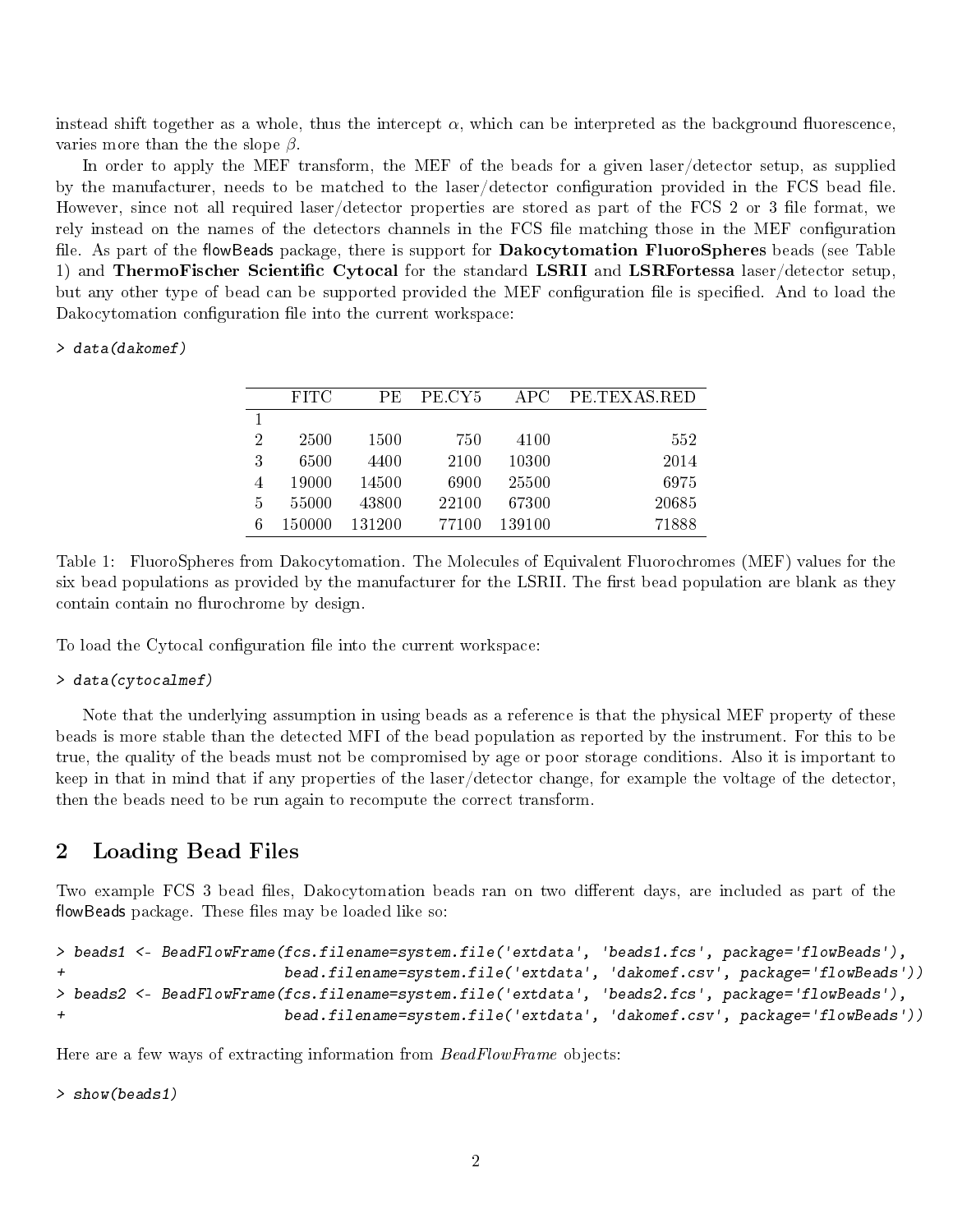BeadFlowFrame object '9de89faa-c6fe-4d82-ad9b-ae64a02c3122' from 2008-01-21 with 5144 beads and 8 observables: name desc range minRange maxRange \$P1 FSC <NA> 262144 0.00 262143 \$P2 SSC <NA> 262144 0.00 262143 \$P3 ALEXA.488 <NA> 262144 -82.08 262143 \$P4 PE.CY7 <NA> 262144 -87.78 262143 \$P5 APC <NA> 262144 -26.60 262143 \$P6 PE <NA> 262144 -111.00 262143 \$P7 ALEXA.700 <NA> 262144 -77.90 262143 \$P8 PACIFIC.BLUE <NA> 262144 0.00 262143 146 keywords are stored in the 'description' slot Beads MEF FITC PE PE.CY5 APC PE.TEXAS.RED 1 NA NA NA NA NA 2 2500 1500 750 4100 552 3 6500 4400 2100 10300 2014 4 19000 14500 6900 25500 6975 5 55000 43800 22100 67300 20685 6 150000 131200 77100 139100 71888 > length(beads1) [1] 5144 > getDate(beads1) [1] "2008-01-21" > getParams(beads1) [1] "ALEXA.488" "PE.CY7" "APC" "PE" "ALEXA.700" [6] "PACIFIC.BLUE" > getMEFparams(beads1) [1] "FITC" "PE" "PE.CY5" "APC" "PE.TEXAS.RED"

Once the bead files are loaded we can gate them to identify the distinct populations and compute the MEF transform.

## 3 Gating Bead Data

Gating of bead data is straightforward as the number of bead populations is specified in the MEF configuration file or is known a priori. We know from the MEF file that the beads belong to six populations of increasing brightness. All channels are gated with the number of expected clusters set to the number of bead populations reported in the bead type file, which is six in the case of Dakocytomation beads. The cluster assignment is done separately on each fluorescent channel using the kmeans function and then each event is assigned to the cluster on which most channels agree on: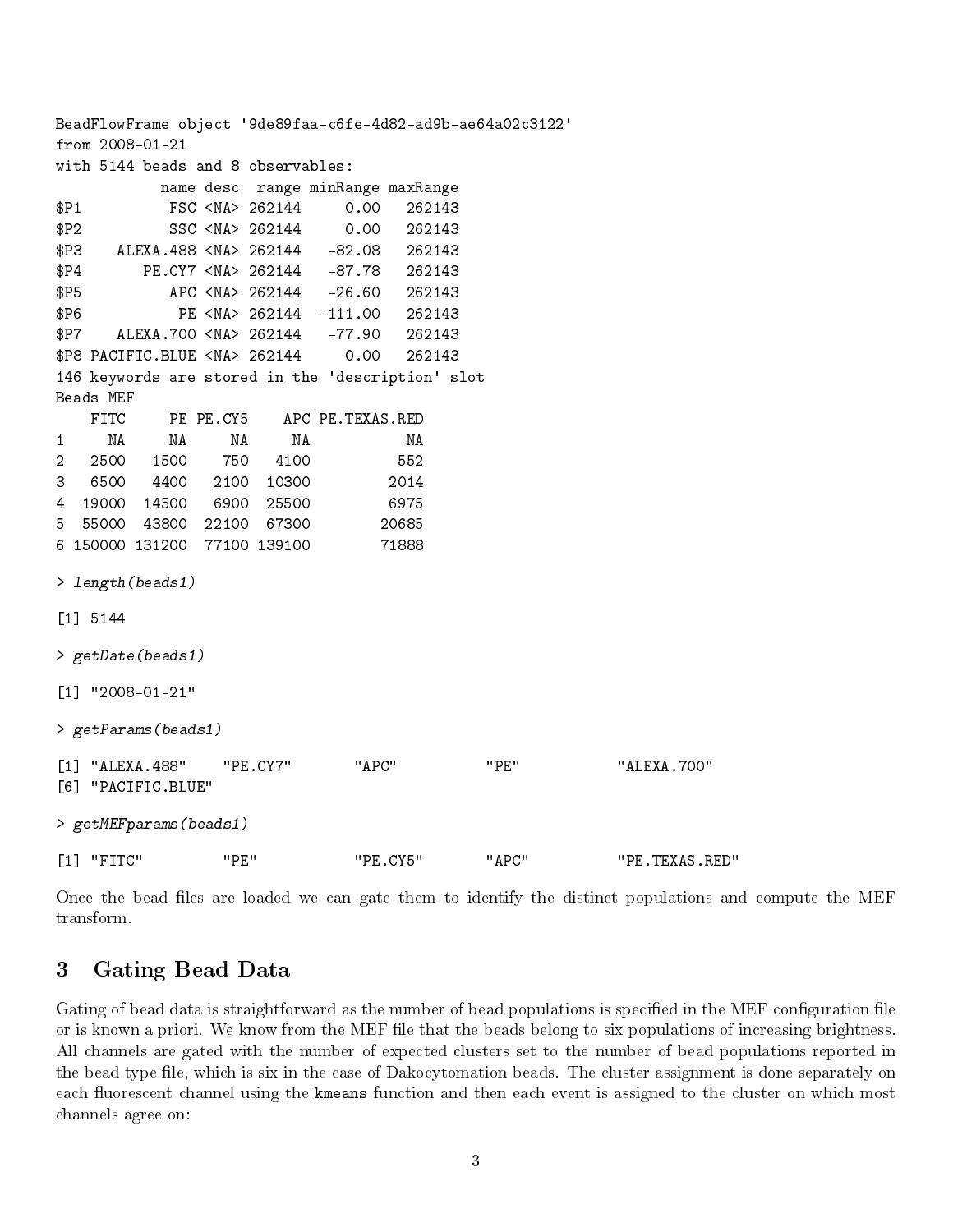```
> gbeads1 <- gateBeads(beads1)
> gbeads2 <- gateBeads(beads2)
```
The initial centers for kmeans are chosen based on the assumption that there is a similar number of beads in each cluster. gbeads1 and gbeads2 are GatedBeadFlowFrame objects which contain the results of the gating. To visualise the results of the gating (see Figure [1](#page-5-0) for gbeads1 and Figure [2](#page-6-0) for gbeads2):

> plot(gbeads1)

Individual channels can be plotted like so (Figure not shown):

```
> plot(gbeads1, 'APC')
```
Clustering statistics are also calculated and stored in the clustering.stats slot as a three way array indexed by statistic (count, mean, standard deviation, coefficient of variation), channel (ALEXA.488, PEC.Y7, APC, PE, ALEXA.700 and PACIFIC.BLUE) and bead population (one to six). For example, the clustering stats of bead population one (the blank beads):

```
> getClusteringStats(gbeads1)[,,1]
```
ALEXA.488 PE.CY7 APC PE ALEXA.700 PACIFIC.BLUE count 802.00000 802.000000 802.00000 802.000000 802.00000 802.0000 mean.fi 14.89818 3.078853 119.83267 9.890424 39.53042 265.7600 sd.fi 42.92031 47.723361 71.65818 51.802289 71.06223 1435.5420 cv 288.09100 1550.037140 59.79853 523.762074 179.76592 540.1647

The GatedBeadFlowFrame defines mef.transform slot which contains a list indexed by channel name, where each element is a list containing the transformation function to apply as well as the coefficients of the transform. As we do not have MEF values for all detector channels, we only define an MEF transform for ones with matching names in the bead configuration file (in this case APC). See Figure [3](#page-7-0) for absolute normalisation of the APC channel for gbeads1 and gbeads2.

```
> mef.transform <- getMEFtransform(gbeads1)
> names(mef.transform)
```
[1] "APC" "PE"

Each MEF transform defines the parameters of the affine transform  $(\text{alpha and beta})$ :

```
> mef.transform$APC$alpha
```
[1] 0.321

```
> mef.transform$APC$beta
```
[1] 0.948

As well as the transform itself (fun):

> mef.transform\$APC\$fun

```
function (x)
inv.transpose(b * trans(x) + a)<environment: 0x5589a503ca90>
```
The toMEF function takes a GatedBeadFlowFrame and a flowFrame and normalises the channels for which there is an MEF transform defined:

> toMEF(gbeads1, flow.data)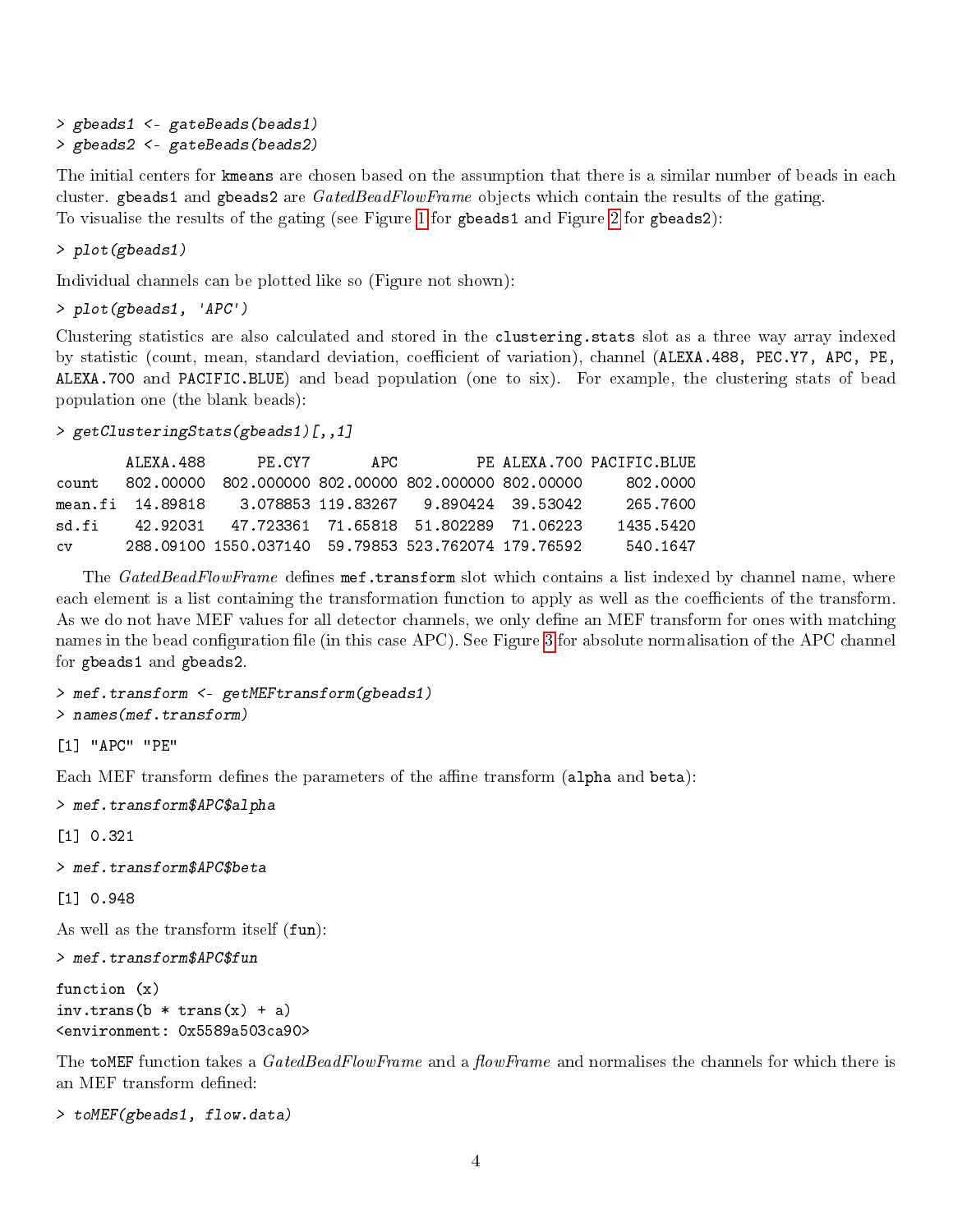## 4 Relative Normalisation

The MEF provides an absolute reference but we can still normalise in the absence of MEF provided we can align the MFIs across days. An advantage of relative normalisation is that we can also align the blank bead population as we do not require the MEF. Let MFI<sub>1</sub> be the MFI obtained from the beads on day one, and MFI<sub>2</sub> be the MFI obtained from the beads on day two, then the relative normalisation to compare samples from day one to day two is:

$$
f(MFI_2) = \beta \times f(MFI_1) + \alpha
$$

$$
MFI_2 = f^{-1}(\beta \times f(MFI_1) + \alpha)
$$

To compute the transform:

```
> relative.transforms <- relativeNormalise(gbeads1, gbeads2)
> names(relative.transforms)
[1] "ALEXA.488" "PE.CY7" "APC" "PE" "ALEXA.700"
```
[6] "PACIFIC.BLUE"

We can then apply the transform, see Figure [4](#page-7-1) for result of applying relative normalisation to gbeads1 and gbeads2.

```
> fun <- relative.transforms$APC$fun
> mfi1 <- getTransformFunction(gbeads1)(getClusteringStats(gbeads1)['mean.fi','APC',])
> mfi2 <- getTransformFunction(gbeads2)(getClusteringStats(gbeads2)['mean.fi','APC',])
> fun.mfi1 \le fun(mfi1)
```
## 5 Generating a Report

Once the bead data has been gated it is possible to generate an HTML report from a template written using Markdown. These reports can then be viewed as web pages and linked to from a summary page which shows timeline data. This function is not strictly necessary as one may easily implement his own template.

```
> generateReport(gbeads1, output.file='report.html')
```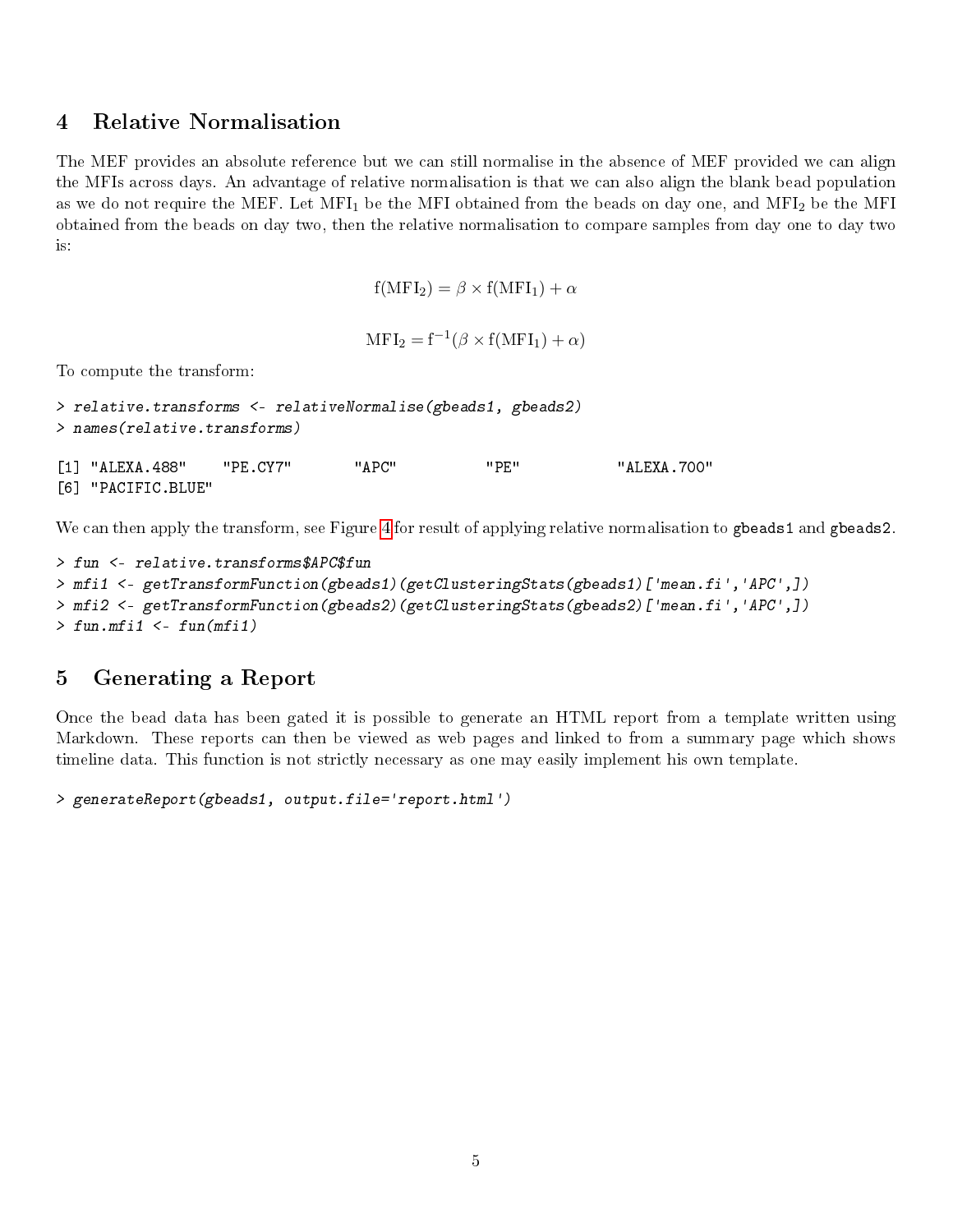

<span id="page-5-0"></span>Figure 1: Plot of gbeads1. On each detector channel, six bead populations are clustered. The MEF transform is only computed for APC since it is the only channel for which we have MEF values.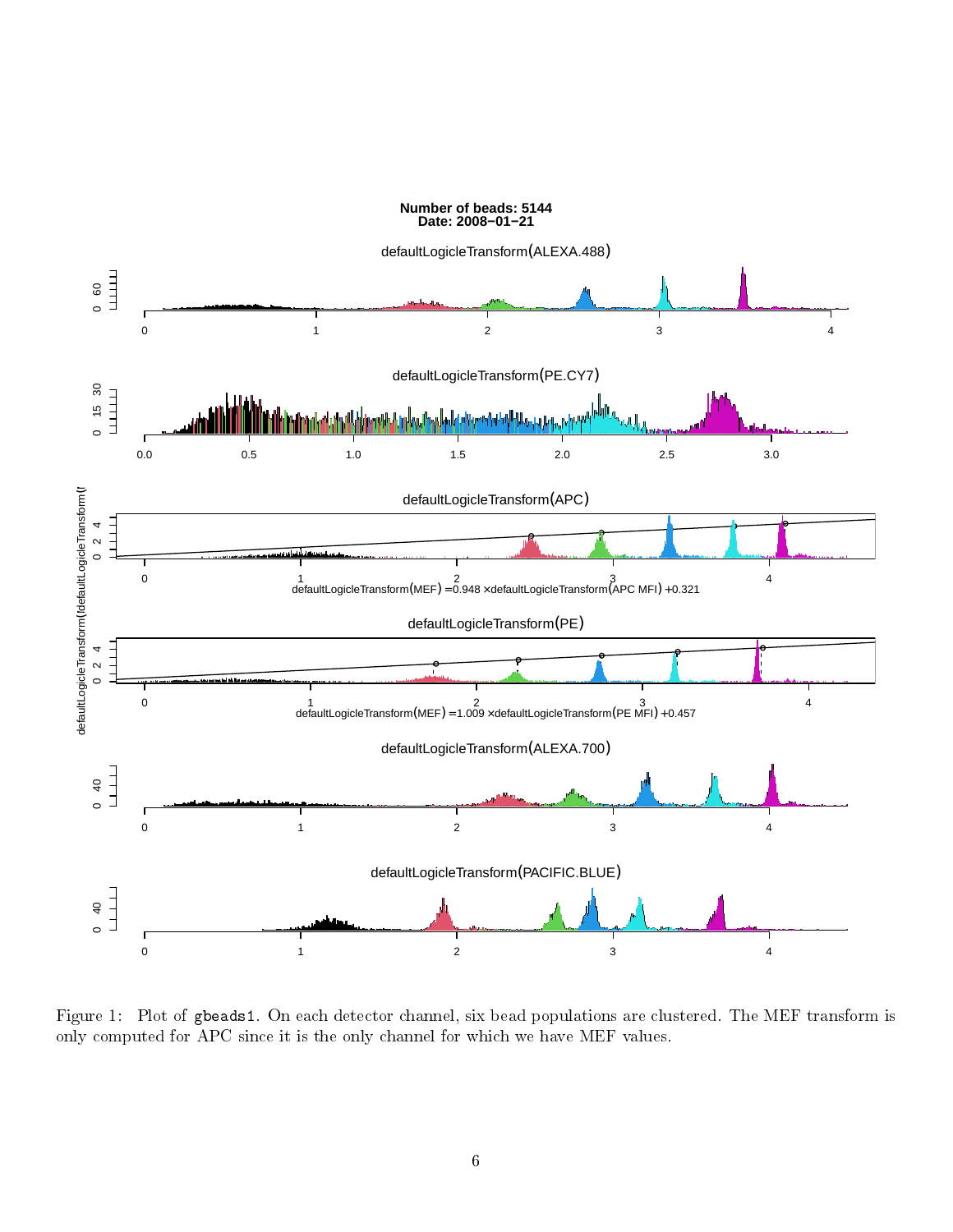

<span id="page-6-0"></span>Figure 2: Plot of gbeads2. The  $\alpha$  for APC is higher than in Figure [1](#page-5-0) which implies a higher background. The bead populations on APC are aslo noisier which implies a poorer signal-to-noise ratio on the APC channel on this day.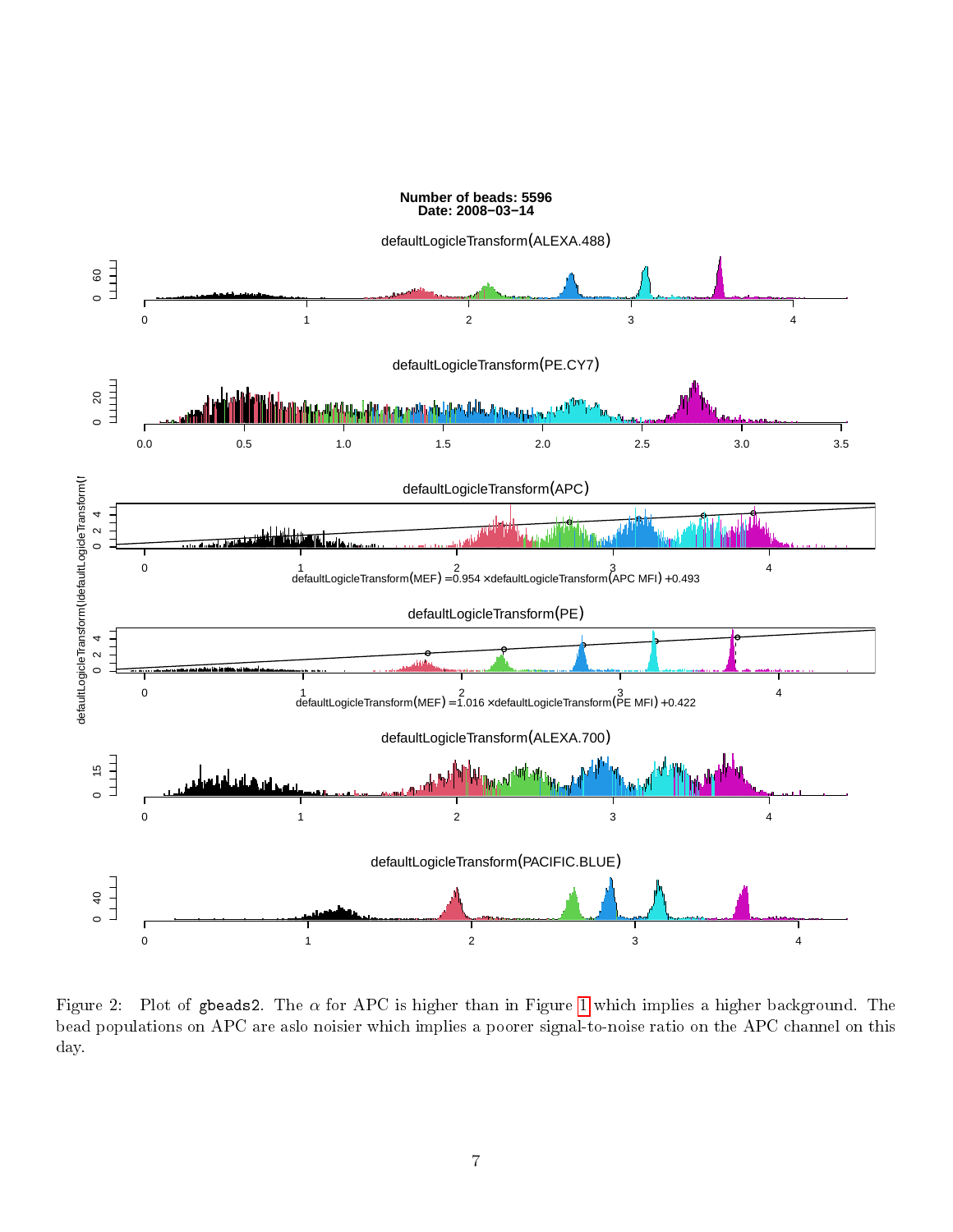

<span id="page-7-0"></span>Figure 3: The result of the MEF transform is to align the MFI of the five (non-blank) bead populations across days. Notice that that the alignment of the blank bead population is not perfect since it is not used in estimating the normalisation parameters  $(\alpha$  and  $\beta)$ .



<span id="page-7-1"></span>Figure 4: The result of the relative MFI transform is to align the MFI of the six bead populations across both days. Note that after relative normalisation, the MFIs from all bead populations are perfectly aligned since they are all used in estimating the normalisation parameters.